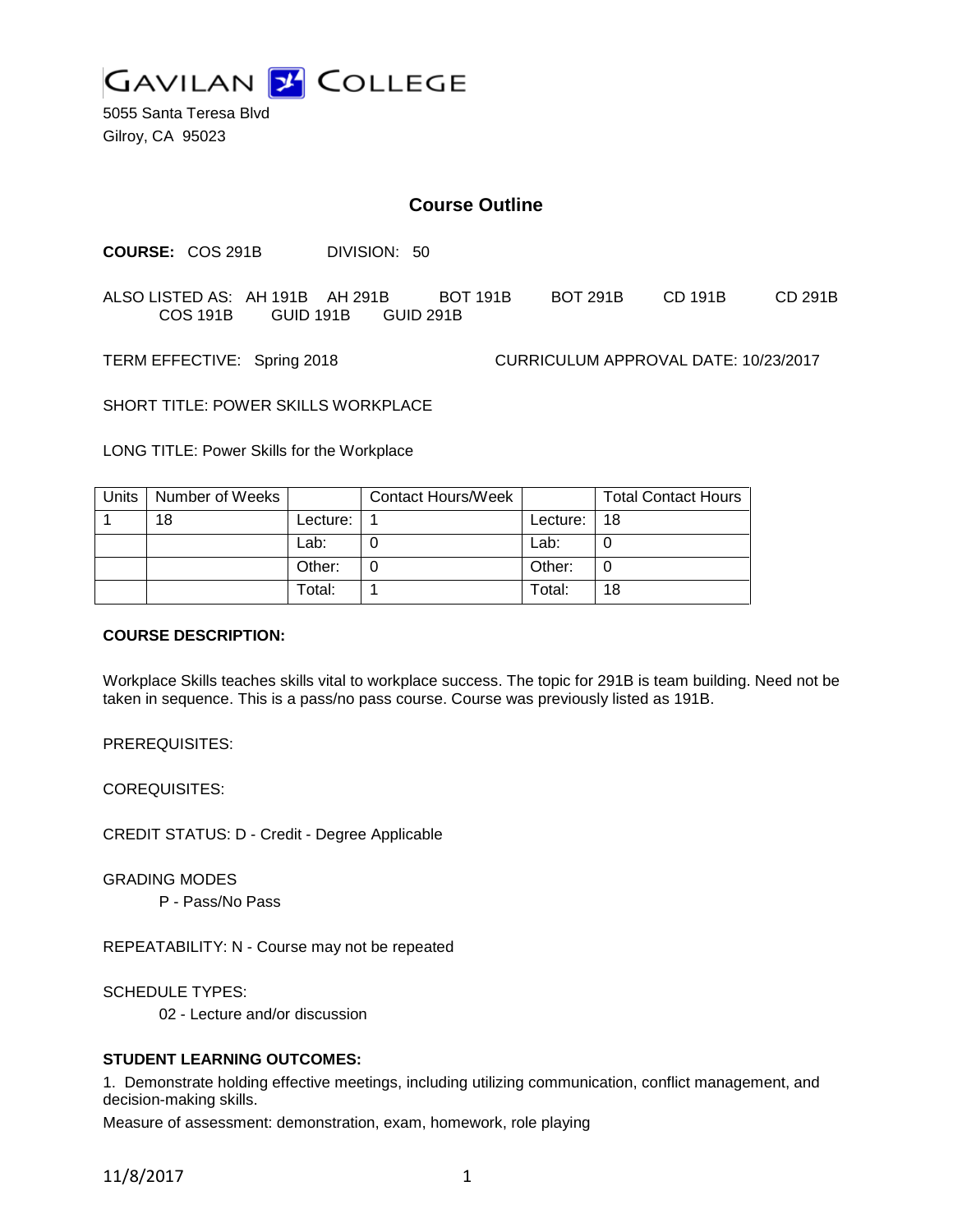Year assessed, or planned year of assessment: 2018 Semester: Spring 2. Compare and contrast helpful and harmful team roles. Measure of assessment: test, homework, role playing Year assessed, or planned year of assessment: 2018

## **CONTENT, STUDENT PERFORMANCE OBJECTIVES, OUT-OF-CLASS ASSIGNMENTS**

Curriculum Approval Date: 10/23/2017 Each week the student will complete the required assignments including reading and workbook exercises. WEEKS 1-3 3 HOURS Introduction to Team Building. Why Employers want Team Players. Why Employers value Problem-Solving Skills. What is a team? Homework: List 5 reasons employers want team players. List 5 reasons employers want employees with problem-solving skills. List characteristics of a good team and situations where a team is helpful. Performance objectives: Students will be able to explain why team players are important. Students will be able to list 5 reasons employers want employees with problem-solving skills Students will be able to list characteristics of a good team and situations where a team is helpful. WEEKS 4-6 3 HOURS Team playing role: Lost on the moon. Team vs. individual situations. Basic team roles. Homework: Do a project where team playing is essential. List situations where individuals work better than a team and vice versus. List some of the different roles in team situations. Performance objectives: Students will be able to do a project where team playing is essential. Students will be able to list situations where individuals work better than a team and vice versus. Students will be able to list some of the different roles in team situations. WEEKS 7-9 3 HOURS Being a facilitator. What a facilitator does. Traits of a good facilitator. Mid-term exam. Homework:

List the jobs of a facilitator.

11/8/2017 2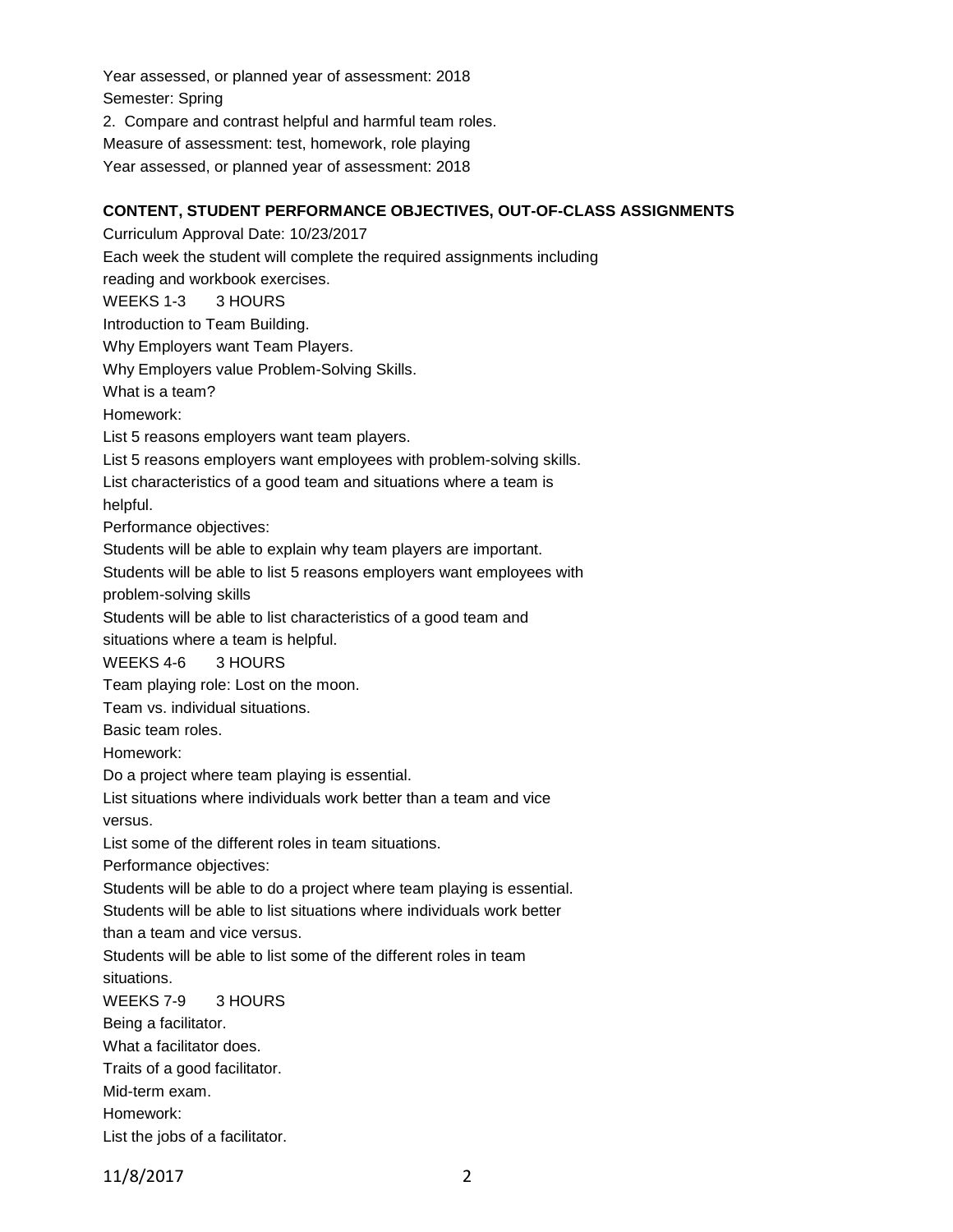List traits of a good facilitator Explain helpful team roles. Performance objectives: Students will be able to list the jobs of a facilitator. Students will be able to list traits of a good facilitator Students will be able to explain helpful team roles WEEKS 10-12 3 HOURS Harmful team roles. Destructive team players: The rejecter, commander, interrupter, yesbut, and psychiatrist. Why the above players are harmful to the team. How to deal with destructive team players. Homework: Provide 4 examples of harmful team roles Use role-playing to imitate destructive team players. Describe how each destructive team role hurts the team. Performance objectives: Students will be able to provide 4 examples of harmful team roles Students will be able to use role-playing to imitate destructive team players Students will be able to describe how each destructive team role hurts the team WEEKS 13-15 3 HOURS Communicating with teammates. Understanding feelings and facts. Building consensus. Why consensus is essential. Homework: List techniques for communicating with teammates. List ways to use feelings and facts to work with teammates. List techniques for building consensus. List reasons why consensus is essential. Performance objectives: Students will be able to list techniques for communicating with teammates Students will be able to list ways to use feelings and facts to work with teammates. Students will be able to list reasons why consensus is essential. WEEKS 16-18 3 HOURS Getting agreement. Setting team goals. Holding effective meetings. Team leadership, and characteristics of good team leaders. Homework: List reason for and how to establish team goals. List goals of effective meetings and how to do effective meetings. List characteristics of good team and poor team leaders. Final projects and final exam.

11/8/2017 3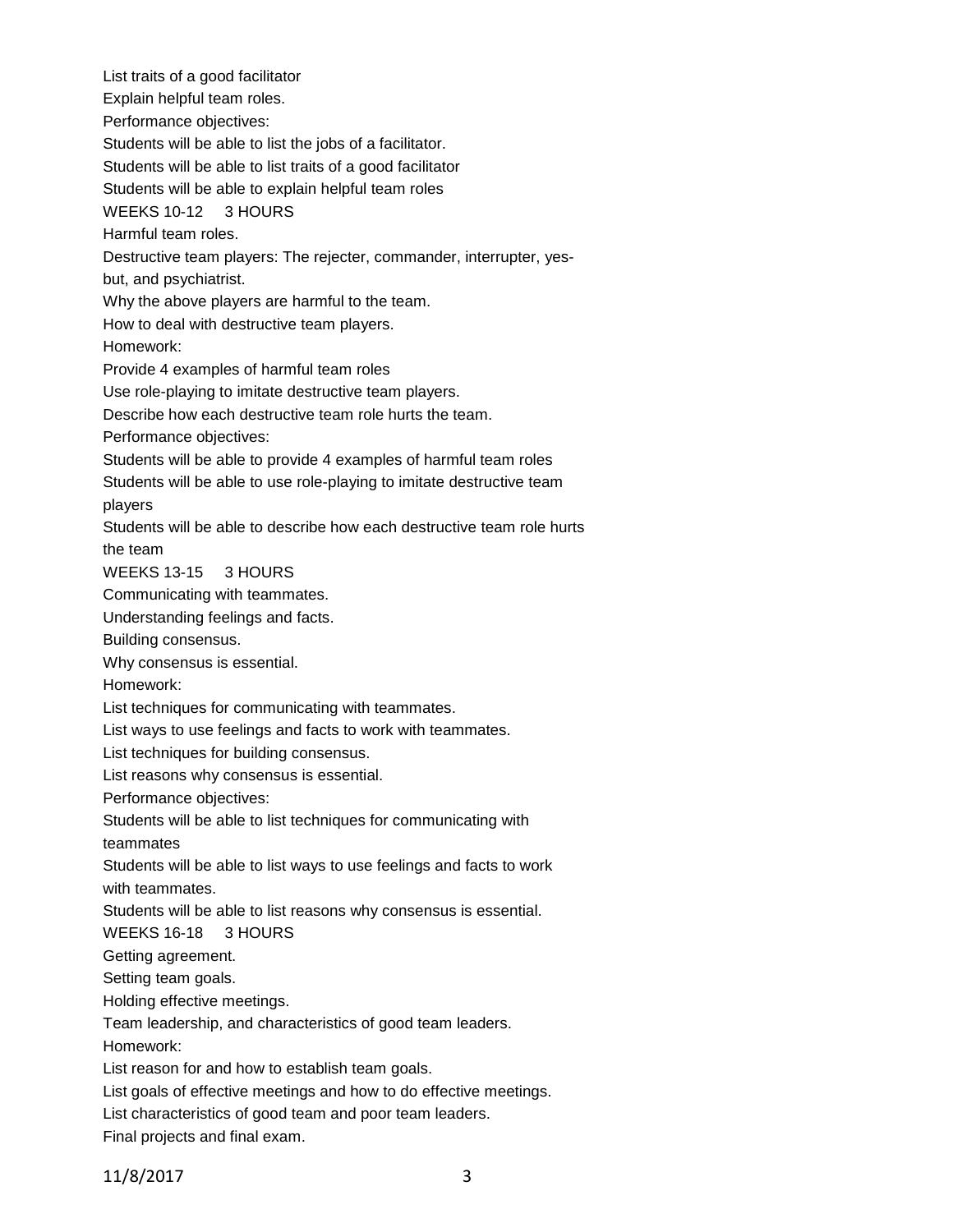Performance objectives:

Students will be able to list reason for and how to establish team goals.

Students will be able to list goals of effective meetings and how to do effective meetings.

Students will be able to list characteristics of good team and poor

team leaders

ASSIGNMENTS:

Each week the student will complete the required assignments including reading and workbook exercises.

## **METHODS OF INSTRUCTION:**

Lecture, AV presentation, theoretical and skills evaluation, quizzes/exams.

### **OUT OF CLASS ASSIGNMENTS:**

Required Outside Hours: 6

Assignment Description: Complete reading and workbook exercise assignments. Study for exams. Homework: List 5 reasons employers want team players. List 5 reasons employers want employees with problem-solving skills. List characteristics of a good team and situations where a team is helpful.

#### Required Outside Hours: 6

Assignment Description: Complete reading and workbook exercise assignments. Study for exams. Homework: Do a project where team playing is essential. List situations where individuals work better than a team and vice versus. List some of the different roles in team situations.

Required Outside Hours: 6

Assignment Description: Complete reading and workbook exercise assignments. Study for exams. Homework: List the jobs of a facilitator. List traits of a good facilitator. Explain helpful team roles.

Required Outside Hours: 6

Assignment Description: Complete reading and workbook exercise assignments. Study for exams. Homework: Provide 4 examples of harmful team roles. Use role-playing to imitate destructive team players. Describe how each destructive team role hurts the team.

#### Required Outside Hours: 6

Assignment Description: Complete reading and workbook exercise assignments. Study for exams. Homework: List techniques for communicating with teammates. List ways to use feelings and facts to work with teammates. List techniques for building consensus. List reasons why consensus is essential.

#### Required Outside Hours: 4

Assignment Description: Complete reading and workbook exercise assignments. Study for exams. Homework: List reason for and how to establish team goals. List goals of effective meetings and how to do effective meetings. List characteristics of good team and poor team leaders.

### **METHODS OF EVALUATION:**

Writing assignments Percent of total grade: 25.00 % 20% - 40% Written homework; Reading reports; Lab reports; Other: SKILLS Problem-solving assignments Percent of total grade: 25.00 % 20% - 45% Homework problems; Field work; Quizzes; Exams Skill demonstrations Percent of total grade: 25.00 % 20% - 45% Class performance; Field work; Performance exams Objective examinations Percent of total grade: 25.00 %

11/8/2017 4